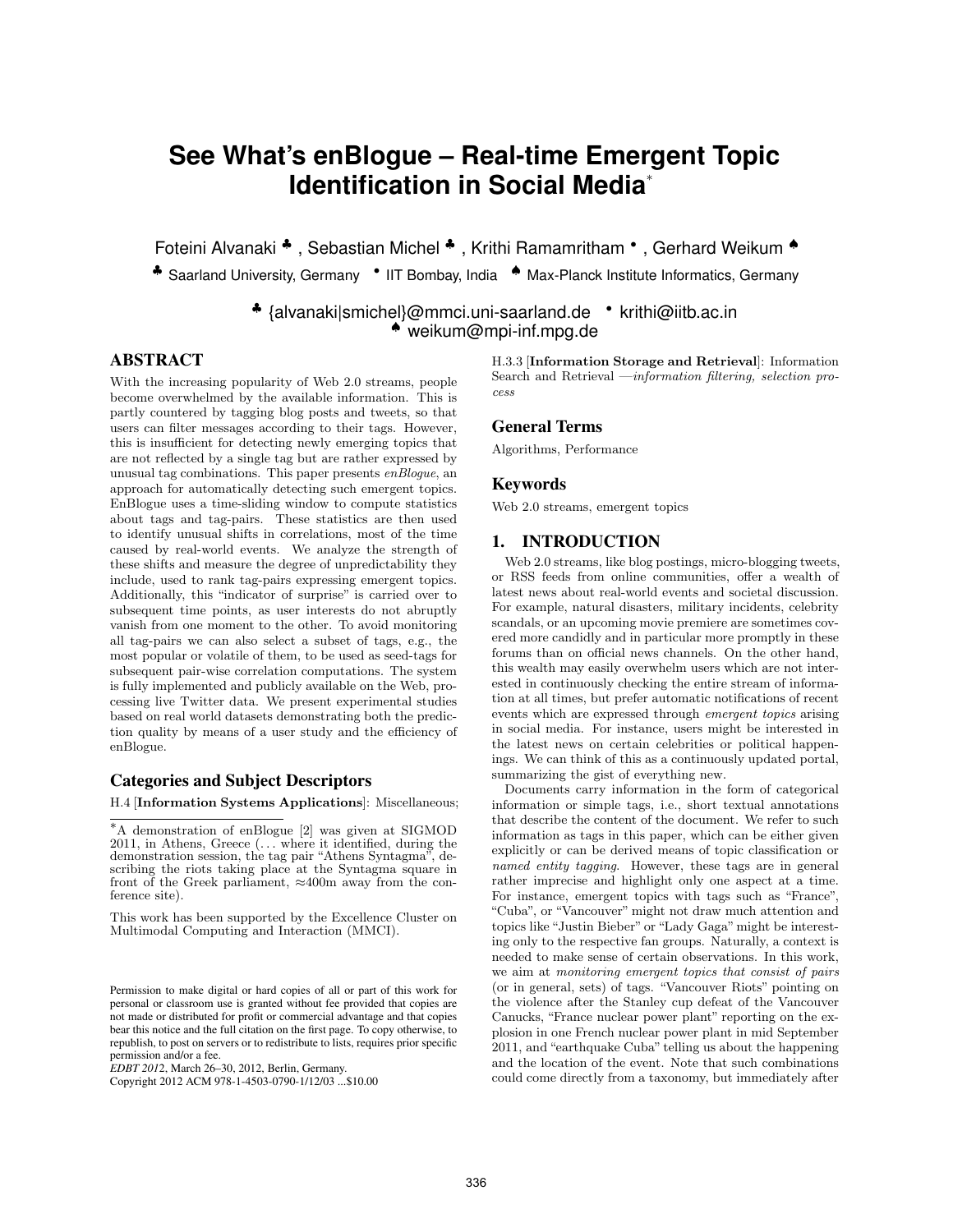

Figure 1: Interesting shift in correlation of two tags.

the event, no category for this topic would exist in the taxonomy; it may take the Web 2.0 platform providers a few hours or even days to create categories like "France nuclear plant explosion". Such manual creation of categories might not be desirable or feasible, given that many events are very volatile and of interest for only some hours/days.

Tag combinations not only carry much more information than single tags, they also allow us to *identify events right after they happen*; small changes in the popularity of a topic (used for trend detection) are much more visible for narrow topics (e.g., "Obama scandal") compared to generally popular ones (e.g., "Obama"), where an additional amount of a couple of dozen new messages can hardly be observed.

Spotting trends is very different from identifying popular topics; we are interested in sudden changes in the popularity, expressed through unusual overlap of tag usage, computed based on co-occurrence statistics. This is much more meaningful for our purpose than looking at the pairwise covariance of single-tag frequency statistics (i.e., covariance/ correlation between time series).

Figure 1 gives an example of two tags and the corresponding overlap in terms of the number of documents (within a time window of interest) that contain both tags. The figure shows the behavior over time for two tags, a popular tag  $t_1$ and a less popular tag *t*2. By inspecting the size of the intersection over time, we see that the peaks in the popular tag have no influence on the size of the overlap. In contrast, we observe in Figure 1 that the size of the intersection increases towards the end of the shown time interval, an explanation for which cannot be given solely by looking at the individual frequencies of  $t_1$  and  $t_2$ .

This paper addresses the issue of detecting the onset of an emerging topic in Web 2.0 streams. We focus on new topics that are not yet reflected in the taxonomy, but we leverage the fact that postings are often pre-annotated with categories or named entities by their authors. Alternatively, we may use machine-learning tools for automatically classifying a posting or extracting entities.

The identified emergent topics open up opportunities for a full exploration of social media given the detected tag sets as input. Hence, we see enBlogue as a *portal to stay tuned* on issues that become *"en vogue"* while inspecting only the very essence of the massive amount of available information.

In the following, we refer to explicitly given categories as *tags*, and use the word *topic* solely for implicitly observed emerging topics.

## 1.1 Contributions and Outline

We consider unexpected but significant changes in the correlation of tag pairs as an indicator of an emergent topic. We refer to such changes in correlation patterns as *shifts*. For example, consider two tags "Cuba" and "earthquake", which

used to be uncorrelated. When a high overlap of items assigned to both tags is observed, we may interpret this as the onset of an emergent topic.

A simple approach would define the correlation between two tags to be given by the frequency of the intersection of these tags or the Jaccard coefficient. In practice none of these measures alone is able to identify accurately a shift. We use a combination of these two measures in order to identify emergent topics. To escape the scalability problem due to the quadratic number of tag pairs, we can choose a subset of tags, called seed tags, and monitor only the tag pairs that consist of at least one seed tag. We choose seed tags to be the most popular tags at every evaluation since topics consisting of popular tags are more likely to be interesting to a large fraction of users. However, seed tags may also be chosen based on their volatility (i.e., the first derivative in frequency), or a combination of volatility and popularity.

In this work we present an in-depth description of our framework, algorithms, and implementation details. Our approach has high predictive power regarding topics that are about to become hot. It can handle high rates of new data items, by using efficient techniques for tracking correlation measures and identifying interesting shifts. We experimentally evaluate the approach using real world data, studying the performance and accuracy.

Our solution is *fully implemented* in a prototype system called *enBlogue*, as we aim to identify trendsetters from blogs (and other streams) that are "en vogue". The system can be tried out live on the Web at URL http://blogue.mmci. uni-saarland.de, continuously processing 10% of all Twitter data. The result ranking is updated every hour.

The paper is organized as follows. Section 2 discusses related work. Section 3 presents our framework for Web 2.0 streams. Section 4 discusses statistical measures for characterizing interesting seed tags and tag pairs over time. Section 5 presents the algorithms used in enBlogue and the necessary implementation details. Section 6 reports on the implementation details of our competitor. Section 7 gives experimental results with real-life datasets from news, blogs, and tweets. Section 8 concludes the paper.

# 2. RELATED WORK

There is a vast amount of literature on *stream mining* and *time-series analysis*; overviews are given in [16, 14]. In particular, the state-of-the-art on efficient frequent-item mining is fairly mature [12], based on a rich suite of statistical synopses and other approximation techniques. However, these methods do not carry over to detecting correlations between items evolving over time. Analyzing correlations between time-series is a standard problem, but considers only timeseries of scalar values as opposed to our richer setting of tagged document sets. Moreover, with a few exceptions such as [33], time-series correlation mining does not scale to many thousands of per-item time-series. Generally, our problem differs from traditional time-series mining in two ways: 1) We aim to find *shifts*, i.e., strong gradients, in correlations, rather than correlations per se. 2) Instead of scalar values, we consider streams of *tagged postings* and thus face a much richer structure in the underlying data.

*Interestingness and novelty measures* have been studied in the context of association-rule mining (e.g., [30, 21] and references given there), incremental clustering of documents (e.g., [19]), and novelty detection in time-series (e.g., [24]).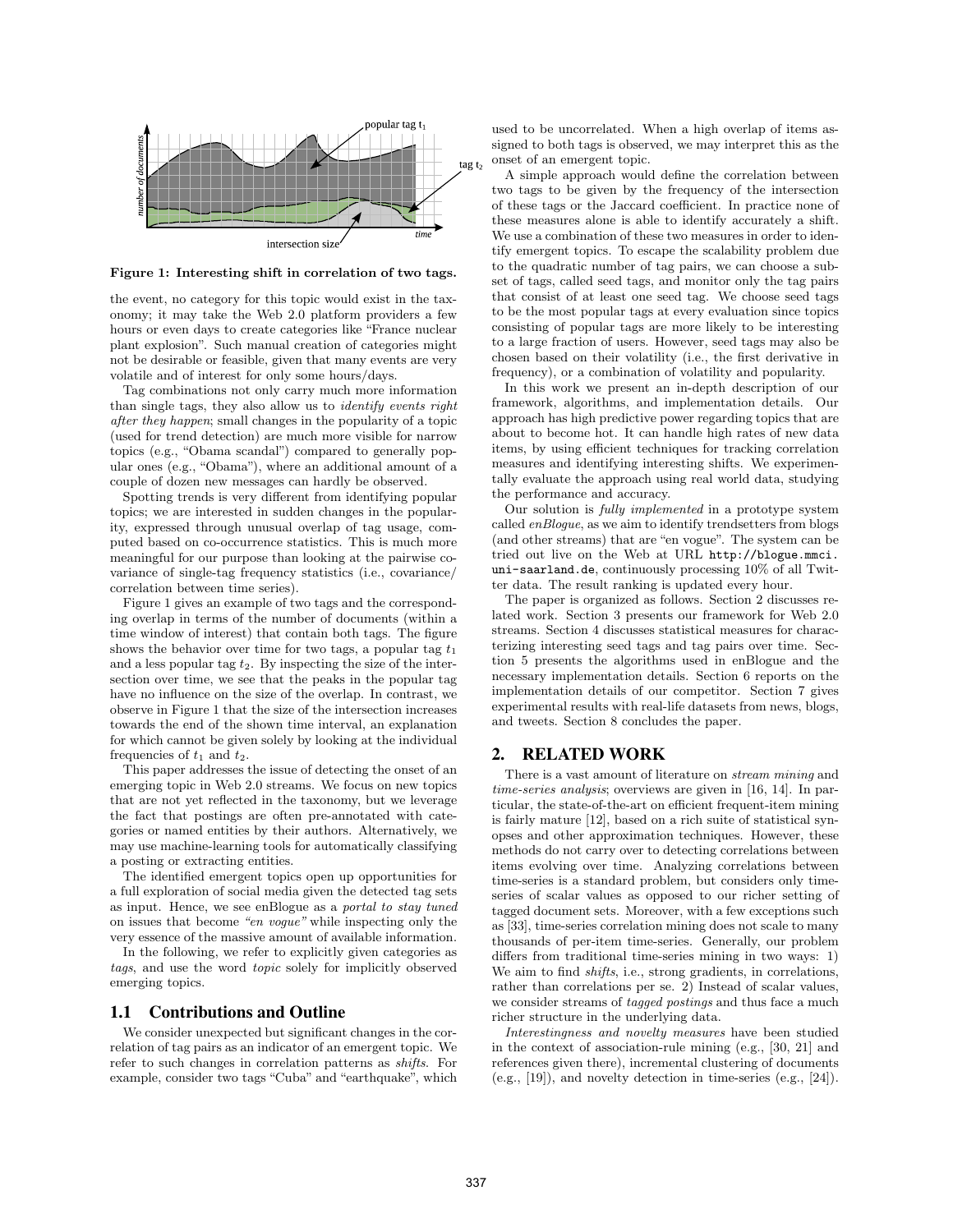Our measures resemble the ones in this prior work, but our problem is fairly different. Interestingness is a time-invariant or snapshot-oriented measure in the literature. Novelty typically refers to anomalies and surprising patterns in a timeseries, based on regression models. In that sense, shift detection alone is a well studied problem. However, our problem setting requires detecting prominent shifts in the correlations among a huge number of different tag-wise organized but overlapping streams.

*Mining online news for events* was a hot issue in information retrieval a decade ago (see, e.g., [1, 31, 20, 23]). The focus was on identifying keyword contexts that constitute specific events (e.g., political elections, sports competitions, etc.). This early work did not consider implicitly emerging topics, and disregarded scalability issues. Recent work on discovering and tracking *events and themes in blogs* (or even tweets) include [4, 5, 6, 7, 15, 22, 28, 32, 18]. This line of work focuses on single themes, as expressed, for example, by distinctive phrases. There is no analysis of emerging correlations. Many of these approaches compute clusters or latent-aspect models of related keywords or annotations; these clustering or EM-style learning methods are not able to cope with the scale and dynamics of our problem setting. The Taglines project [13] on mining the evolution of tag clouds emphasizes visualizations, not detecting interesting correlation trends.

The recent work by Budak et al. [9] uses structural information obtained from the social network graph for trend detection, focusing on single tags rather than tag combination. According to [9], structural information helps fighting spam, hence, increasing result quality. However, availability of user graphs can not be taken granted in a general scenario, considered in our own work.

Das Sarma et al. [27] aim at detecting temporal relationships between entities. First, co-peaking entities are extracted from the stream, which are then grouped according to co-occurrence. Subsequently, these groups are separated depending on time intervals.

The general idea of first detecting bursty tags is also the core idea in the works by Cataldi et al. [11], and Mathioudakis and Koudas [26]. Cataldi et al. focus mainly in the trend analysis and they seem to disregard any runtime issues that could harm a real-time application. In their work they consider a topic to be emergent if it can be described by at least one bursty keyword, which, as we claim at the introduction of this work, can be misleading.

The work by Mathioudakis and Koudas [26] is the closest competitor to our enBlogue system. Their system, coined *Twitter Monitor*, discovers topic trends in tweets, by detecting bursty single tags. Tag groups are formed by clustering co-occurring bursty tags or using spectral analysis. This approach is quite different from our setting: unlike looking solely for bursty tags, we detect shifts in tag *correlations* as they dynamically arise.

# 3. PROBLEM STATEMENT AND METHODOLOGICAL FRAMEWORK

We consider a stream of incoming documents (news, blogs, tweets), each carrying a timestamp reflecting the time of creation. We assume that the document metadata includes sets of tags, or alternatively an annotation mechanism (e.g., an automatic classifier) that assigns tags to documents. In both

| notation  | explanation                                      |
|-----------|--------------------------------------------------|
| tuple     | - a triple consisting of timestamp, document     |
|           | identifier and set of tags/entities              |
| tag       | - a simple annotation to a document, explic-     |
|           | itly given or extracted on the fly. Extracted    |
|           | named entities are also treated as tags.         |
| topic     | - a pair of tags (or in general sets of tags)    |
| W         | - size of the sliding window that determines     |
|           | at each time point the set of recent tuples to   |
|           | consider                                         |
| min       | - minimum number of documents to qualify         |
|           | a tag for further analysis (otherwise it is con- |
|           | sidered noise)                                   |
| $\varrho$ | - the number of past values stored for each      |
|           | tag as the history, used in the prediction task  |
| k.        | - the size of the final ranking of emergent top- |
|           | ics                                              |
|           |                                                  |

#### Table 1: Overview of used notation.

cases, the stream of (timestamp, document)-pairs can be interpreted as a stream of (timestamp, document, tagset) triplets. Tags would also include taxonomic categories or named entities extracted from the document contents. We consider in-order streams, where items arrive in timestamp order. The problem then is to compute a ranking of tag pairs by their likelihood that they contain an emergent topic.

Looking at the raw document stream at some point in time does not give insights on popular tags or tag correlations. A standard approach to look at continuous time ranges of a data stream is to define a sliding window. Such a window, of size *W*, defines a temporally "coarser" view, consisting of all documents from the original stream with a timestamp inside the current window, also called active documents. At evaluation time we perform our analysis using all currently active documents.

The size of the sliding window is application dependent. For instance, when considering news streams obtained from blogs or newspapers, a window size of  $W = 6h$ , 12*h*, or 24*h* seems to be reasonable. For Twitter, much shorter sizes, for instance,  $W = 1h$  or  $2h$  is more appropriate.

It is straightforward to count the number of documents for a particular tag, to look at the number of documents that contain two or more specified tags at the same time, or to apply more sophisticated means to capture tag correlations.

To further enrich the incoming documents, we make use of an entity tagging approach which extracts named entities from the document contents.

We aim at identifying emergent topics consisting of pairs (or in general sets) of tags. Emergent topics are identified by observing changes in the popularity of topics; an emergent topic exhibits an unexpected behavior. We believe that unexpected behavior triggers user interest. More precisely, as introduced later, we model "interestingness" as a mixture of the topic's level of emergence and general popularity.

This problem is challenging for three reasons:

- *• Dynamics and Diversity:* New items arrive at a high rate with many different tags. The rates for different tags can vary rapidly.
- *• Unpredictable Interestingness:* Hot topics are not the same as emergent topics. We cannot simply mine in-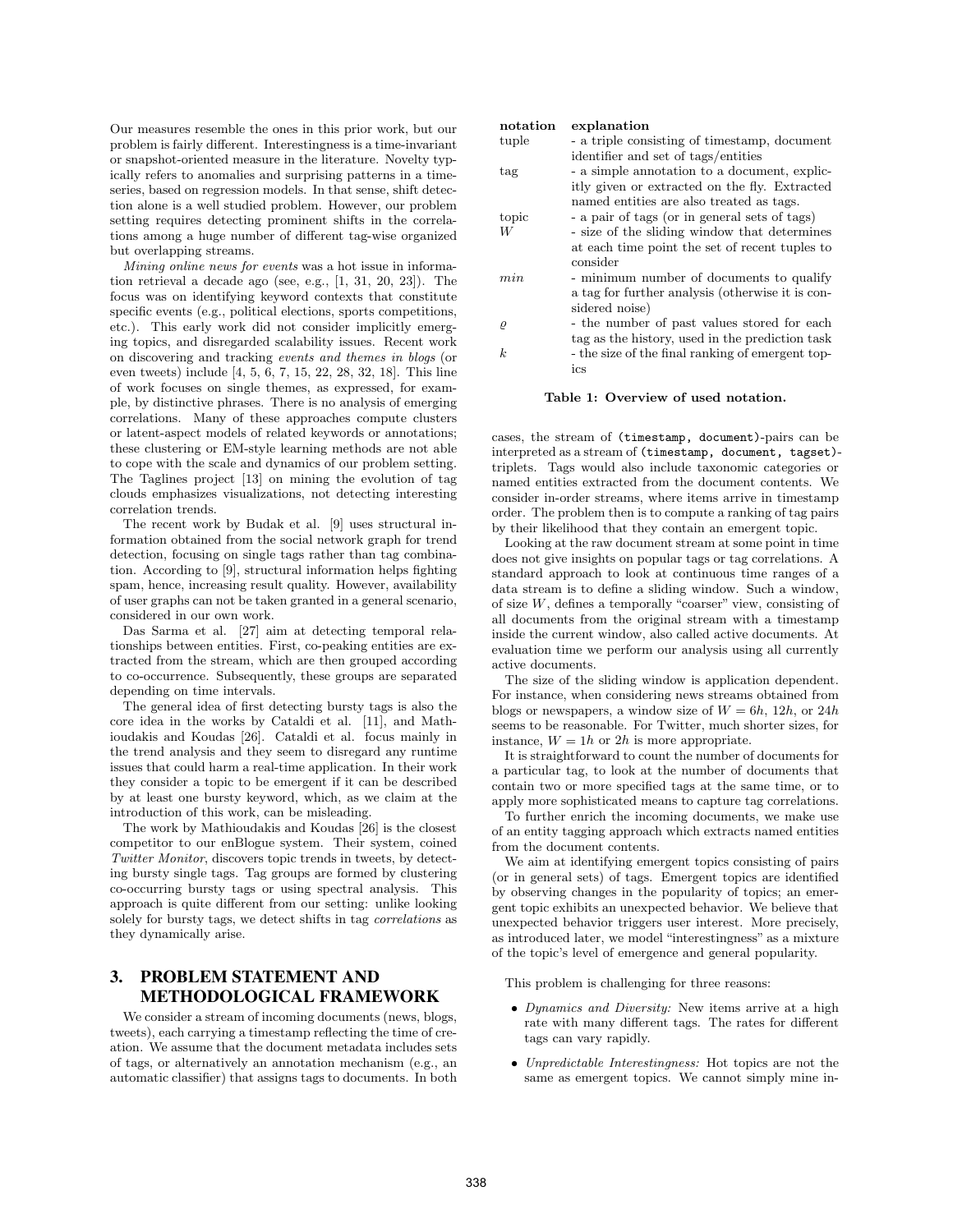teresting tag pairs based on their joint steady-state popularity.

*• Scalability:* The first two challenges make it impossible to rely on precomputed statistics. Thus, we have to dynamically analyze tag-pair correlations and their change patterns. The Web 2.0 settings that we consider here have taxonomies with tens of thousands of tags (categories).

Our framework consists of three stages:

- 1*.* Seed tag selection: As the name indicates, seed tags are used to trigger the computation in the following steps and can be determined based on different criteria, such as popularity or volatility.
- 2*.* Correlation tracking: For each tag pair that contains at least one seed tag, we keep track of their correlations. For each such pair, we continuously monitor the documents that are annotated with both tags.
- 3*.* Shift detection: Based on the correlations computed in the previous stage, we inspect the temporal changes in the correlations to detect emergent shifts.

The third stage provides for each considered pair a quantitative measure for the shift within a configurable time period. These values are used to rank tag pairs and to report the top-*k* most interesting emergent ones.

The handling of suddenly correlated tag pairs can be generalized to *n*-tuples of pairs for *n >* 2. In our framework and algorithms, the required additional steps are very straightforward.

# 4. THE 3 CORE STAGES AND THE FINAL SCORE COMPUTATION

## 4.1 Identifying Seed Tags

To identify emergent topics (i.e., shifts in tag-pair correlations), we start with a subset of all possible tag pairs. We generate topic candidates by first selecting interesting seed tags and then analyzing only correlations of pairs having at least one seed tag. Seed tags are chosen based on popularity. The rationale is that for a tag pair to become interesting and form an emergent topic, at least one of the two tags should be "hot" by itself. Popularity is easy to measure as it merely requires computing a sliding-window average of the popularity of elements in the document stream. Additionally or alternatively, we can also monitor the first derivative of the popularity function, thus identifying tags with high volatility and select these as seed tags.

## 4.2 Measuring Tag Correlations

Calculating the correlation of two tags is based on the documents that carry these tags.

Consider two tags  $t_1$  and  $t_2$  and the corresponding document sets  $S_1$  and  $S_2$  that have them as tags. We are interested in calculating how correlated these two tags are, based on their corresponding sets of documents currently present in the sliding window. Generally speaking, a good measure should reflect (i) how important the topic is to the community of users interested in any aspect of it, i.e., how likely it is to see both tags together compared to the separate occurrences (local importance), and (ii) how important the topic is to the whole community, i.e., how likely it is to see both tags together (global importance)

We opted for the Jaccard coefficient as the measure of local importance as it is a well studied/accepted measure for the similarity of two sets. Although it provides an estimate of how strongly connected two tags are, it does not take under consideration how important the pair of these tags is compared to the rest of the pairs in the current window. An estimation of this importance is given by the average number of documents in the current window that contain both tags. We use the product of these two measures and we obtain the following formula for calculating, at any point in time, the correlation of two tags  $t_1$  and  $t_2$ , where  $N$  is the number of documents in the current window:

$$
corr(t_1, t_2) := \frac{\sum_{i=1}^{local \text{ importance}} \text{global importance}}{|S_1 \cap S_2|} \times \frac{|S_1 \cap S_2|}{N}
$$
 (1)

#### 4.3 Shift Detection

As we have already mentioned our goal is to present the user with a list of the top-*k* most interesting emergent topics. A topic is considered to be emergent when its behavior deviates from the expected, similar to [24]. The more it deviates the more emergent the topic is.

The behavior of a topic is said to be expected if we can predict it by taking into account its previous behavior. The prediction of the behavior of a topic is attempted with the use of exponential smoothing. Exponential smoothing is a forecasting technique that uses a weighted moving average of past data as the basis for the forecast. The process gives greater weights to most recent observations and smaller weights to observations in the more distant past. The reason for this is that the future value may be more dependent upon the recent past. The exponential smoothing equation is the following:

$$
\hat{v}_t = av_{t-1} + (1 - a)\hat{v}_{t-1} \tag{2}
$$

where  $0 < a \leq 1$ ,  $t > 0$ ,  $v_{t-1}$  is the previously observed value and  $\hat{v}_{t-1}$  is the previously predicted value

A topic is emergent if its *real correlation is larger than the predicted value*. The difference between these two values is called prediction error and it is defined as

$$
error(t) = v_t - \hat{v}_t
$$

The prediction error has the property to be greater when the difference between the predicted and the computed correlated values is large. As a consequence, topics that were not strongly correlated in the past and are a bit more correlated now are not detected in the top-k emergent topics. To avoid this we use the relative prediction error, defined as

$$
relativeError(t) = \frac{v_t - \hat{v}_t}{v_t}
$$
\n(3)

# 4.4 Overall Scoring

The relative prediction error detects the topics that are emergent but it cannot detect the emergent topics that are interesting at the same time. We believe that a good measure for the interestingness of a topic is popularity. So we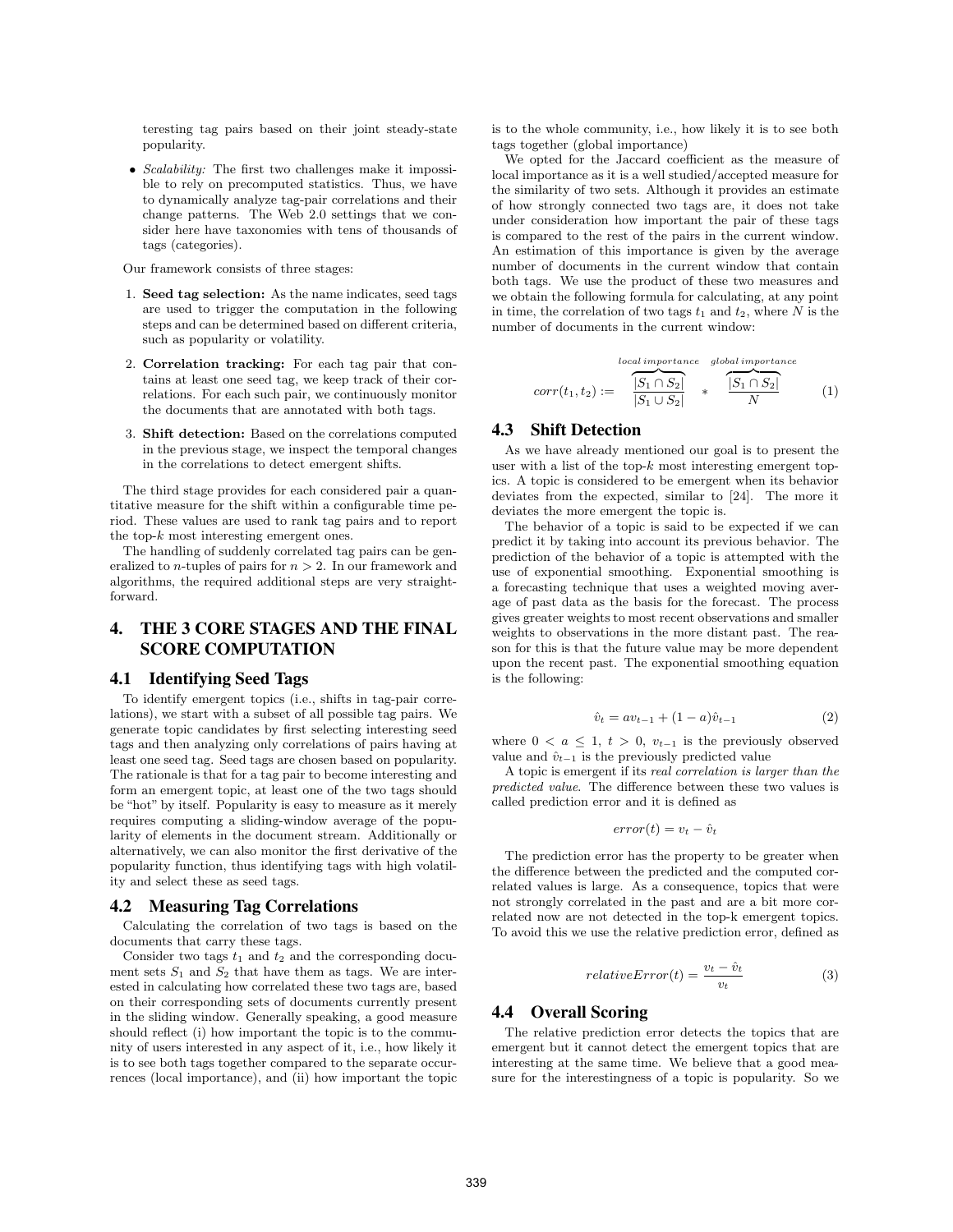define the score of an emergent topic to be

$$
score(t) = \frac{relativeError(t)}{|\ln(popularity(t))|} \tag{4}
$$

We chose to divide by the absolute value of the natural logarithm of the popularity and not just to multiply with the popularity because the natural logarithm has the property of dampening the effect popularity has on the final score. At the same time, the bigger the difference of the relative errors for two topics the more difficult it is for the popularity to affect the ranking of the topics. Consider the following example:

Suppose we have four topics  $t_1$ ,  $t_2$ ,  $t_3$  and  $t_4$ . Suppose that the relative errors for the topics  $t_1$  and  $t_2$  are related by  $\frac{relativeError_1(t)}{relativeError_2(t)} = 1.010$  and the relative errors for the topics  $t_3$  and  $t_4$  are related by  $\frac{relativeError_3(t)}{relativeError_4(t)} = 1.100$ . In order for the popularity of topic  $t_2$  to affect the ranking of the topics  $t_1$ ,  $t_2$ , i.e.  $score_2(t) > score_1(t)$ ,  $\frac{popularity_2(t)}{popularity_1(t)} = 1.047$ . For the popularity of topic  $t_4$  to affect the ranking of the topics  $t_3, t_4 \frac{popularity_4(t)}{popularity_3(t)} = 1.520.$ 

In the simple case, where the relative error is just multiplied with the popularity, the relationship of the popularities for the topics  $t_1$ ,  $t_2$  is sufficient to be  $\frac{popularity_1(t)}{popularity_1(t)}$  = 1.011 in order to affect the ranking. For the topics  $t_3$ ,  $t_4$ ,  $\frac{popularity_4(t)}{popularity_3(t)} = 1.101.$ 

So, in the example it is shown that by using the natural logarithm of the popularity it is more difficult to affect the ranking of the topics. Moreover an increase in the ratio of relative errors of 8*.*9% (from 1*.*010 to 1*.*100) needs an increase in the ratio of popularities of 45*.*2% (from 1*.*047 to 1*.*520) for the ranking to be affected. In the simple case this increase in the ratio of popularities is just 8.9% (from 1*.*011 to 1*.*101), the same as the increase in the ratio of relative errors.

This behavior of the natural logarithm is a desired behavior. Since we are interested in emergent topics and not in hot topics, we want to avoid the situation that the overall score depends too much on the popularity, but at the same time we want a big difference in the popularity, compared to the difference in the relative errors, to be able to change the ranking of a topic by affecting its score.

## 4.5 Score Smoothing

Naturally, if a topic's behavior does not change much with time, the capability of predicting the next value improves and the topic is not considered emergent anymore. Intuitively though, we can say that a user does not loose interest in a topic from one moment to another, e.g., in case of a big scandal that causes almost every newspaper to write articles about the story, but much fewer on the next day or even having a constant number of articles per day in the following days, which is then not a big surprise anymore, but it is still of some interest to the user. Hence, the interestingness of one day, e.g., the first day the event occurred, should carry over to other days, with a dampening factor, obviously.

This intuition is confirmed by the observation made in articles from the New York Times archive. We used this source as an example as we believe that the newspaper editors have a good understanding of how long an event is interesting to the consumers. We discovered that very often the number of articles referring to one specific event decreases through



Figure 2: Interesting shift in correlation of two tags.

time by a factor of

$$
penalty(\Delta_t) := e^{-\lambda \Delta t}
$$

where ∆*t* is the distance in time from the moment when the most articles for the topic were written. After testing a large number of topics we obtained on average a value of  $\lambda = 0.38$ . This means that an interestingness score of yesterday gets dampened by a factor of  $e^{-0.38} = 0.68$ , the value obtained two days ago by a factor of 0*.*46, and so on.

This way, we get, per topic, a dampened interestingness value for each point in the past, plus one current interestingness value, which is obviously not dampened as  $\Delta t = 0$ This way, old "surprises" have a chance to influence a topic's ranking today.

$$
score(\tau) := max_{t \leq \tau} \left\{ \frac{relativeError(\tau)}{|\ln(popularity(\tau))|} * penalty(\tau - t) \right\}
$$

The dampening factor found from the New York Times articles study seems to produce nice results when applied to blog posts but not when applied to tweets. This is obviously due to the fact that topics discussed in Twitter have a fast refresh rate, while topics discussed in blogs have a refresh rate that resembles that of newspapers.

The dampening factor  $e^{-0.38\Delta t}$  has a half life of 1.8 evaluations. Since topics in Twitter change very often we are obliged to evaluate new emergent topics more frequent, e.g. every hour instead of one day which is the case for newspapers. This means that with the use of the above dampening factor a topic looses its half score after the second hour. This is too fast and a smaller dampening factor is needed. By experimentally testing various dampening factors, we concluded that the factor  $e^{-0.2\Delta t}$ , which has half life of 3.4 evaluations, is more appropriate for Twitter.

Since the number of previous values that we can store for each topic is limited, the final score may not be the greatest of all the observed scores of this topic but just the greatest of the scores that we store. In practice this is not a restriction as the dampening factor de-facto erases former scores after a couple of time units in any case. Figure 2 shows an illustration of the score derivation.

# 5. ENBLOGUE IMPLEMENTATION

With *enBlogue* we have implemented a full-fledged prototype system. The implementation is done in Java 1.6 and follows the standard concepts of a push-based architecture for stream processing. At the data source level, it consists of several wrappers that either consume live streams or replay existing datasets for experiments. Data is represented in an array *n*-tuple format, consumed by stream operators, and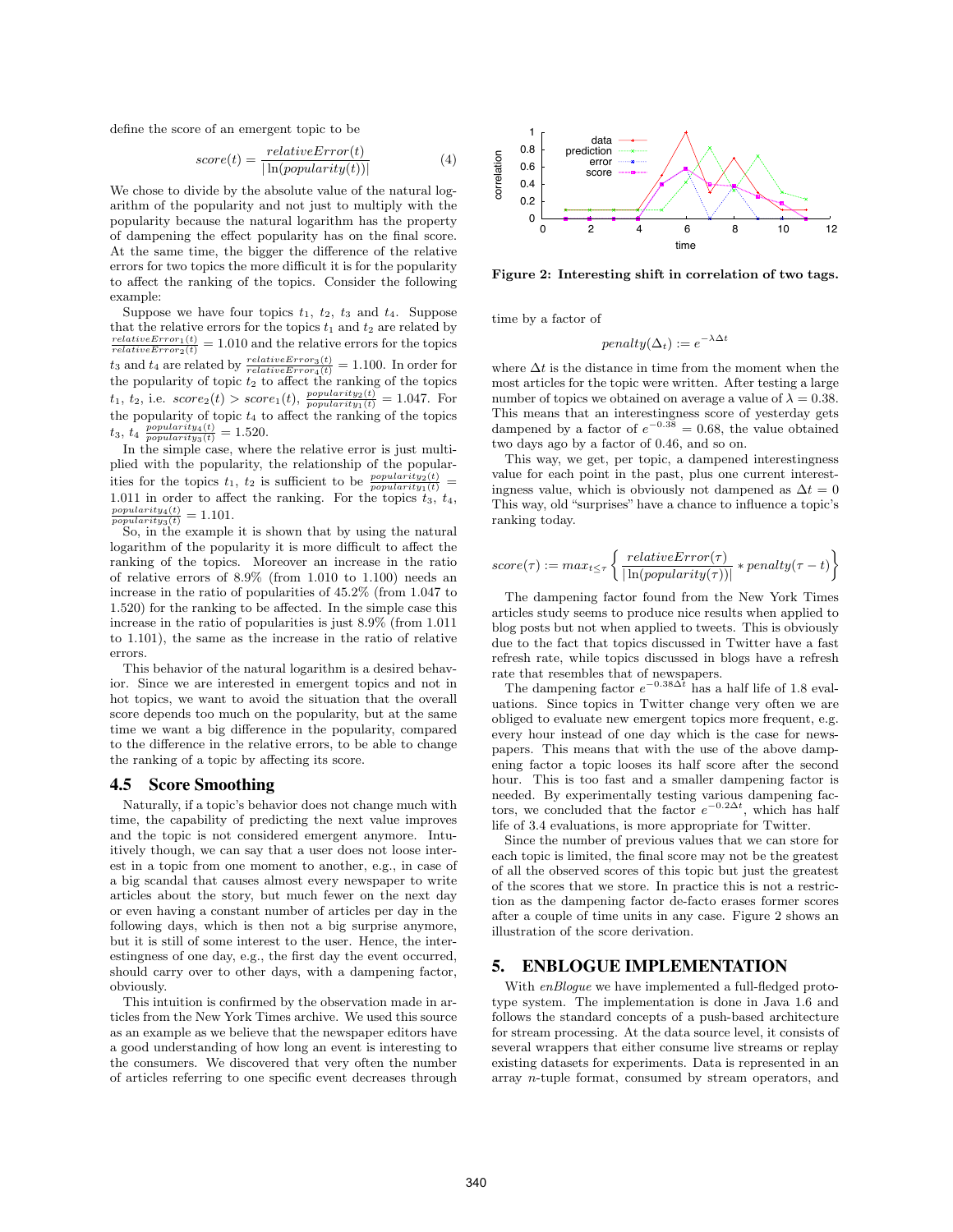pushed along producer-consumer edges in query-processing plans. The filtered and manipulated data items finally arrive at sinks in the operator DAG. One of the sinks is the operator that computes the final rankings of emergent topics and sends them to our Web server for visualization.

In Figure 4 the workflow is shown. Every block in the illustration represents an operator. Each operator receives data from the previous operator, processes them and pushes the results to the next operator.

The *Entity Tagger Operator* is a preprocessing operator used to further enrich the set of tags. It uses an automatic entity extraction tool and finds, in the document, entities like people, organizations and places. These entities are added to the documents and treated afterwards as common tags. Essentially it works by checking the document content for phrases for which an article in Wikipedia exists.

The *Sliding Window Manager* is responsible for keeping track of the documents arriving in the system. It maintains the window and checks if the incoming document has a creation time inside the window. The size of the time sliding window depends on the dataset. The Sliding Window Manager blocks the information arriving to it until it receives the first document with timestamp greater than the upper limit of the window. When this happens it releases the tuples currently in the window to the rest of the operators. We call this moment *evaluation point*.

The operators that receive information at the evaluation point execute our main algorithm. While the Entity Tagger operator and the Sliding Window Manager execute continues procedures, i.e., a document is parsed as soon as it arrives to the system, the operators that are part of our main algorithm are executed only after every evaluation point and until they process the data they received. We call this period of time evaluation phase.

During the evaluation phase, the seeds are selected from the *Statistics operator* (Figure 3, Algorithm: FIND SEEDS). The *Correlation Computation operator* takes the seeds and the total tags and finds the pairs of related tags. Two tags are considered to be related if they co-exist in more than *min* documents. For this (Figure 3, Algorithm: FIND EMERGENT TOPICS, Line: 4) we use a number of threads that are running in parallel. Each thread gets a subset of the seed-tags and is responsible of examining only the pairs having at least one seed-tag from the subset the thread is assigned. All threads should finish their processing before the results are sent to the Shift Detection Operator.

The *Shift Detection operator* identifies emergent topics and is the final operator executing a part of our main algorithm. This operator is responsible for detecting shifts on related tag-pairs, using the formulas described in Section 4.3 (Figure 3, Algorithm: FIND EMERGENT TOPICS, Lines: 5-20) and score them using the formula described in Section 4.5 (Figure 3, Algorithm: SCORE A PAIR OF TAGS). The output of the Shift Detection operator is the final result.

As a last phase, before sending the results to the Web Server, we have a post-processing phase. During this phase the *Diversification operator* groups tag-pairs that refer to the same event. Two tag pairs are placed in the same group if they co-exist in 80% of the documents. The purpose of this procedure is to maximize the number of different events presented to user by avoid showing multiple tag-pairs that refer to the same event. After the post-processing phase we do not have tag-pairs anymore but tag-sets, which are sent



Figure 4: Framework Workflow Illustration

to the Web Server.

Due to the design decisions that we have made (data is pushed from one operator to the other) adding new operators is a simple and straightforward procedure. For example, we could add a personalization operator which will receive the results from the Shift Detection Operator. The *Personalization Operator* can use standard IR techniques such as Language Models or methods based on tf\*idf scores [25] to select from the set of the results only those that satisfy the users preferences by computing scores for topics based on the scores of the documents annotated.

The Web-based user interface of enBlogue provides realtime monitoring and user notifications in a push-based manner (i.e., without the user having to continuously poll the server for updates on emergent topic rankings). This has been implemented using AJAX technology, more specifically, the push-based variant offered by the open-source *Ajax Push Engine (APE)* [3]. APE includes a Javascript framework for real-time data streaming to Web browsers, without any installations on the client side.

# 6. IMPLEMENTATION OF AN ALTERNA-TIVE APPROACH

We compare the performance of our approach with the *TwitterMonitor* approach described in [26], which performs trend detection in two steps. In the first step it identifies *bursty keywords* and in the second step it groups the identified bursty keywords based on their co-occurrence. Every set of bursty keywords is considered an event.

In TwitterMonitor, a keyword is called "bursty" if it is encountered at an unusually high rate in the twitter data stream. In our implementation of TwitterMonitor, we use hashtags (i.e., of the form #xyz) and named-entities found in tweets, as keywords, and call them simply tags in the following. In order to find bursty tags we follow a procedure very similar to the shift detection procedure of enBlogue, described in Section 4.3. The difference is that instead of processing tag-pairs and their correlations, as is the case in enBlogue, in TwitterMonitor we process tags and their popularities. (Figure 3, Algorithm: FIND BURSTY TAGS)

After identifying the bursty tags we group them into disjoint sets, exactly as described in [26] (Figure 3, Algorithm: GROUP BURSTY TAGS). Two tags  $t_1$  and  $t_2$  may belong to the same set only if they co-exist in at least one tweet and if  $t_1$  belongs to the same set with keyword  $t_2$  and keyword  $t_2$ belongs to the same set with tag  $t_3$  then the keywords  $t_1$ and *t*<sup>3</sup> also belong to the same set. We consider every set of tags to represent an event or topic.

To determine a final ranking of the top events, we assign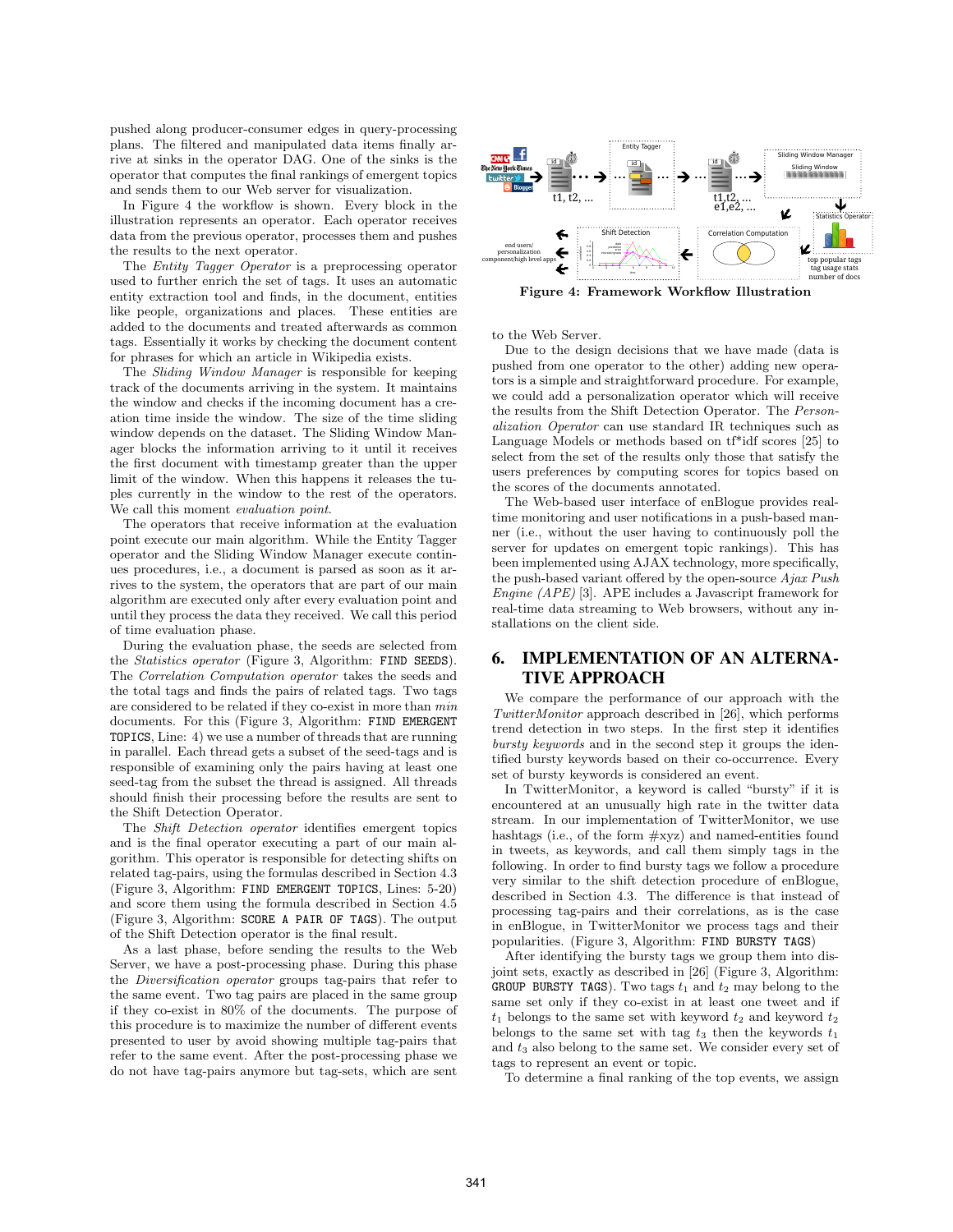#### FIND EMERGENT TOPICS

|    | 1 for each tag in window                                                                              |    | 1 <b>predict</b> current correlation value based on histoty                        |
|----|-------------------------------------------------------------------------------------------------------|----|------------------------------------------------------------------------------------|
|    | <b>if</b> it exists in more that min documents                                                        | 2  | for each $\rho + 1$ correlation values                                             |
| 3  | create set of docs containing it                                                                      | 3  | $dt = number of evaluation passed since this value was computed$                   |
|    | 4 find the related pairs of tags found in this evaluation<br>where at least one of them is a seed tag | 4  | $error = \frac{(computed Correlation-predictedCorrelation)}{computed Correlation}$ |
|    | 5 for each old pair of tags                                                                           | 5  | $reversePopularity = \frac{1}{ log(popularity) }$                                  |
| 6  | <b>remove</b> the oldest correlation and popularity value                                             | 6  | $scoreTemp = error*reversePopularity$                                              |
| 7  | <b>if</b> it was found in this evaluation                                                             | 7  | <b>if</b> Twitter dataset                                                          |
| 8  | <b>compute</b> the current correlation and popularity of it                                           | 8  | $score = scoreTemp * e^{-0.2 * dt}$                                                |
| 9  | add the new correlation and popularity values                                                         | 9  | else                                                                               |
| 10 | else                                                                                                  | 10 | $score = scoreTemp * e^{-0.38 * dt}$                                               |
| 11 | add zero as the new correlation and new popularity                                                    | 11 | if maximum score computed so far                                                   |
| 12 | compute score of pair                                                                                 | 12 | store                                                                              |
|    | 13 for each new pair not found in the old ones                                                        |    | 13 return maximum score                                                            |
| 14 | add zeros as the previous correlation and popularity values                                           |    |                                                                                    |
| 15 | <b>compute</b> the current correlation and popularity of it                                           |    |                                                                                    |
| 16 | add the new correlation and popularity values                                                         |    | <b>FIND SEEDS</b>                                                                  |
| 17 | compute score of pair                                                                                 |    | 1 find all tags in window                                                          |
|    | <b>18 remove</b> all pairs that have not been found                                                   |    | for each tag in window                                                             |
|    | $\ldots$ for $\rho$ evaluations                                                                       | 3  | <b>if</b> it does not exist in more than <i>min</i> documents                      |
|    | 19 sort events according to scores                                                                    |    | <b>ignore</b> it                                                                   |
|    | <b>20 return</b> the $k$ top events                                                                   |    | sort the remaining tags based on their popularity                                  |

6 keep only the top *k* tags

#### Figure 3: The three core algorithms used in enBlogue

a score to each event. As [26] does not mention a way to compute this, we adjust Formula (4), used in enBlogue, to TwitterMonitor: We replaced the *relativeError*(*t*) in Formula (4) with the average burstiness of all tags which are part of an event.

In enBlogue the relativeError of a topic is an indicator of how bursty the topic is. In TwitterMonitor the average burstiness is also an indicator of how bursty a topic is. Overall, Formula (4) is changed in TwitterMonitor to

$$
score(t) = \frac{averageBurstiness(t)}{|\ln(popularity(t))|} \tag{5}
$$

where *popularity* is defined to be the average number of documents containing all tags of a topic.

# 7. EXPERIMENTS

We used the enBlogue prototype to conduct a series of experiments, with different datasets. For measurements, the datasets were replayed from files that contain the raw data. All computations were performed on the fly.

We also conducted a user study using live data from Twitter. All measurements were performed on a server with two quad-core 2.4 GHz Intel Xeon processors, 48 GB of RAM, and a 2 TB RAID-5 disk.

#### *Datasets*

Blog dataset: We have obtained the ISWCM Spinn3r blog dataset [10] consisting of 44 million blog posts created in the time period from August 1st to October 1st, 2008. Each blog has a set of categories assigned, which we use as tags. Examples of tags are *Election 2008* and *Economics*, or *Entertainment* and *Sports*. We use the blog posts from September 2008.

Twitter dataset: We have access to the "fire hose" stream of Twitter, delivering 10% of all Tweets (in general, all status updates). Tweets contain so called hash-tags, such as #egypt and #revolution. We use the tweets from 02.07.2011

to 15.07.2011 in our study. The user study, however is performed on live data received from the Twitter stream, described below.

For both datasets the *entity tagging* is done on-the-fly, i.e., as documents are streaming in.

#### *Measures of Interest*

For each evaluation phase, i.e., whenever a ranking of emergent topics is computed, we obtain the following measures:

Precision: An important aspect for user satisfaction is the precision of the emergent topics that our methods suggest to the user. This measure is used only in the user study on live Twitter data. We report on the average precision@k *precision at k* value, that is the fraction of topics marked by the users to be interesting divided by *k*. We also include the results for the NDCG@k [17] values (normalized discounted cumulative gain). For both measures, we compute the *statistical significance* of the reported values using *Fisher's randomization test* and the paired t-test [8, 29].

Runtime: We report on runtime cost of our methods for tag-pair tracking and shift detection. This captures the average time spent at each evaluation phase. It does not include pre-processing costs like named-entity tagging but it includes the post-processing cost of diversification.

Relative Accuracy: When we run enBlogue using a specific amount of seed tags, the resulting emergent topics are only approximated. In this measure we compute the relative accuracy of the algorithm running compared to the base-line using all tags as seed tags.

#### *Algorithms*

We compare the following algorithms:

enBlogue: This is our approach for emergent topic detection, described in this paper. For the naming of the different configurations, we will refer to our algorithms by mentioning the number of seed tags used, for example our algorithm using all tags as seeds will be referred as enBlogue-100%, our algorithm using 20% of the tags as seeds will be referred

## SCORE A PAIR OF TAGS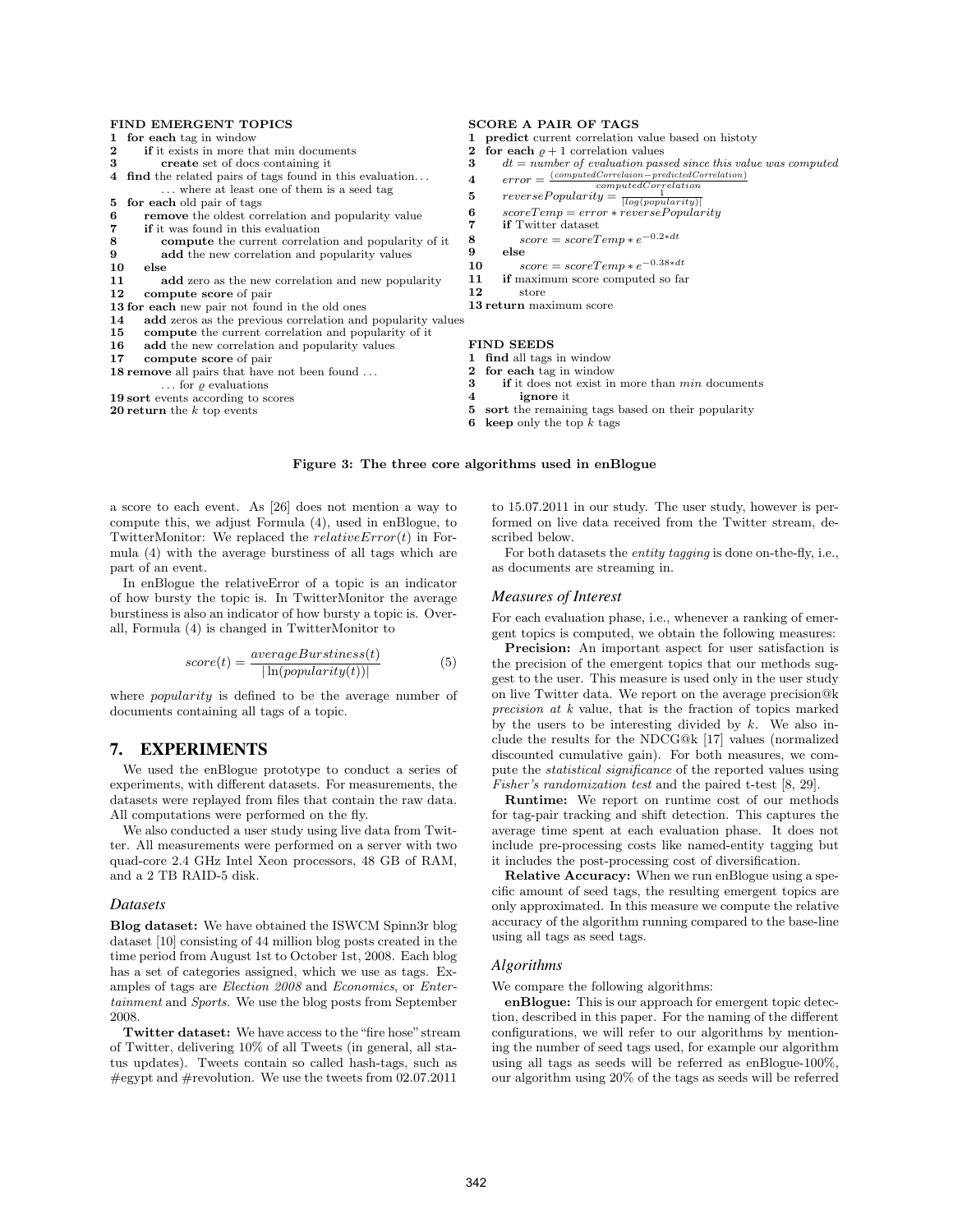#### FIND BURSTY TAGS

- 1 find all tags in the current window<br>2 for each tag in the old tags
- for each tag in the old tags
- 3 if found in current window *...*
- *...* and exists in more than *min* documents
- 4 add its frequency as current frequency of the tag
- 5 predict current frequency of tag based on history
- 6 score tag based on predicted and actual frequency<br>  $\frac{7}{5}$  else
- $\begin{array}{cc} 7 & \text{else} \\ 8 & \text{ad} \end{array}$
- 8 add zero as current frequency of the tag<br>9 **predict** current frequency of tag based on
- predict current frequency of tag based on history
- 10 score the tag based on its predicted and actual frequency
- 11 for each tag found in this evaluation and not existing before
- 12 if it exists in more than *min* documents
- 13 add its frequency as the current frequency of the tag
- 14 add zeros as the previous frequencies of the tag
- 15 predict the current frequency of the tag based on history
- 16 score the tag based on its predicted and its actual frequency
- 17 else
- 18 ignore the tag
- 19 remove all tags that have not been found *...*
- $\ldots$  for  $\rho$  evaluations

20 consider all tags with positive score as bursty tags

#### GROUP BURSTY TAGS

- 1 for each tag found bursty by the previous algorithm
- 2 create the sets of documents that contain it<br>3 find the related pairs of bursty tags
- find the related pairs of bursty tags
- 4 consider an undirected graph g where every node is a tag.
- 5 for each related pair of bursty tags
- add an edge in the graph
- 7 find the connected components of the graph
- 8 consider each connected component to be an event
- score each event
- 10 sort events according to scores
- 11 return the *k* top events

#### Figure 5: The two main algorithms used in our implementation of TwitterMonitor.

as enBlogue-20% and so on.

TwitterMonitor (TM): This is our competitor ,the approach by Mathioudakis and Koudas [26], as described in Section 6.

For both algorithms, we study the influence of the number  $\rho$  of data points we consider from history (past) for the trend detection. The number of result topics *k* has no influence on the runtime of both implementations, we will hence not report on any variation of *k* and set it to value 20. The window sizes are also set to specific values,  $W = 1h$  in case of Twitter and  $W = 6h$  in case of the Blog dataset. We do study the effect of the number of tags and documents on the algorithms' performance, by grouping the observed runtime values by the number of tags and documents, respectively.

#### 7.1 User Study

We conducted a user study where we employ emergent topic detection with enBlogue and the TM on live Twitter data. We did not see a viable way to perform such a study on offline (i.e., months or years old) data as it turned out to be almost impossible for users to go mentally back in time to check if an detected event is indeed noteworthy. In particular for events that are of scale smaller than big occasions like the Olympic games, huge hurricanes, US elections, and so on. The events we derive from the live Twitter data are most of the time much smaller, but nevertheless, a lot of them are interesting and worth being shown on the Website. For instance, on 16.09.2011 12:00 GMT enBlogue detected events such as "Assad Syria" and "Lybia Niger Gadhafi". We have set up a website showing results for the two competing algorithms in an anonymized form. We asked colleagues to participate in the study which had the following task description: Every now and then, check the results published on our website and try to identify interesting emergent topics. Those topics that are deemed interesting are supposed to be marked using an HTML checkbox. Since tags alone are sometimes hard to map to a real world event, by clicking on the tags, users are able to see sample Tweets containing the emergent topic's tags. For instance, at the same day as above, we found the tag pair "dolphin Australia" (apparently there was a new species discovered), which is hard to make sense of without looking at additional information in form of sample tweets. Interestingly, and as a support of the whole approach, for a lot of events we discovered there were no media information immediately available, only some minutes/hours later in the breaking news section.

In the period of the user study, the last two weeks in September, we recorded 80 non-redundant evaluations. Nonredundant means that we eliminated duplicate submissions, identified by IP address and the timestamp of the ranking to be evaluated.

Figure 6 reports on the precision at *k* values for enBlogue and TM. Users were asked to select noteworthy events out of 20 events per algorithm. A precision value of *x* at 20 means that the fraction of *x* events have been considered noteworthy in a ranking of 20. We observe that enBlogue clearly outperforms TM. In average, enBlogue has identified 2*.*5 out of 20 noteworthy events per hour (for the time points considered by the users in our evaluation study). This is in contrast to often not even one noteworthy event (on average 0*.*8 out of 20 reported ones) delivered by TM. Note that the 20 reported events were not filtered (except for a simple keyword filter aiming at eliminating porn related Tweets).

For completeness we have also calculated the NDCG [17] values, reported in Table2(right). We have computed the paired t-test and Fisher's randomized significance test over both the precision@20 and the NDCG@20 values: The randomized test computed for 100 000 permutations reported a *p*-value of 0 for both the precision and the NDCG values. The paired t-test reported a *p*-value of  $3.5 * 10^{-13}$  for ndcg@20 and  $6.5 * 10^{-25}$  for precision@20.

Table 3 shows sample results of the events detected on three consecutive days (28th, 29th, 30th) in September 2011 with enBlogue. As we can see, enBlogue discovered quite many interesting results at those days. Including the alliance plans between Microsoft and Samsung, the killing of an Anwar al-Awlaki, a member of Al-Qaeda, by US military forces, the case of Michael Jackson's personal physician Conrad Murray, the Hollywood actor Sean Penn visiting the Tahrir place in Cairo, Egypt, and the scandal of Manchester City's Carlos Tevez, refusing the exchange during a game in the European Soccer Champions League.

#### 7.2 Runtime

In Table 4 and Table 5 we can see how the runtime varies for the five versions of enBlogue and TM for different number of tags and documents. The runtime depends on three factors: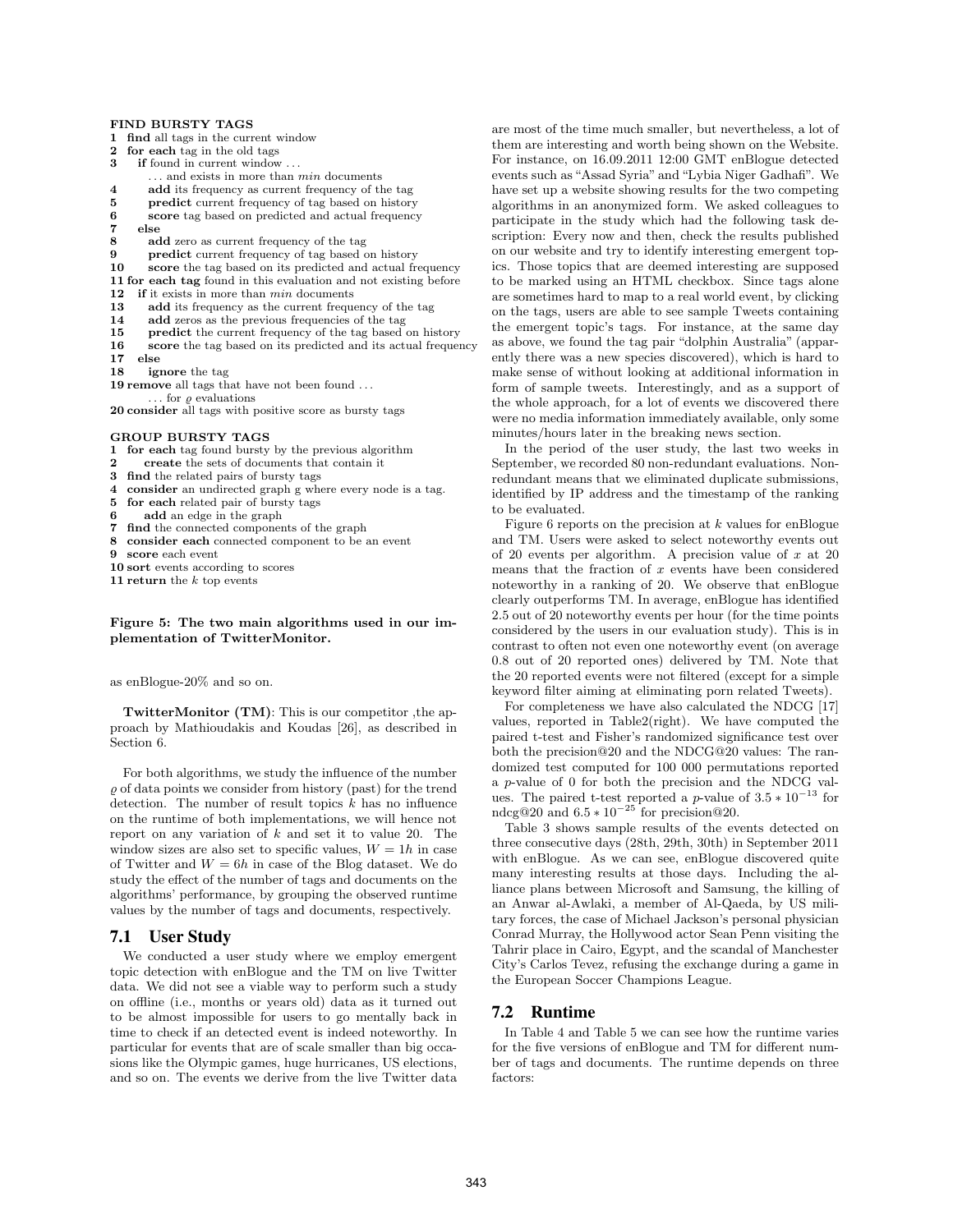| in america, occupywallstreet    |
|---------------------------------|
| redsox, terry francona          |
|                                 |
|                                 |
|                                 |
|                                 |
| rugby, samoa, southafrica       |
|                                 |
| israel, awlaki, alqaeda, yemen  |
|                                 |
|                                 |
|                                 |
|                                 |
|                                 |
| libertysquare, armenia, opposi- |
|                                 |
| boston, terry francona          |
|                                 |

Table 3: Sample of the events detected in enBlogue and marked as relevant by at least one of the user study participants.



Figure 6: Precision@k values

initial pairs: We call initial pairs the pairs created by matching all tags with all seeds tags, for enBlogue, all bursty tags with all bursty tags, for TM. The initial pairs are checked in order to find he pairs of related tags, called from now on related pairs.

new related pairs: We call new related pairs the related pairs found during the current evaluation. All new related pairs are checked during the shift detection procedure (Section 4.3) and during the scoring procedure (Section 4.4). The number of new related pairs depends on the number of initial pairs

old related pairs: We call old related pairs the related pairs found during previous evaluations, but not during the current evaluation, that are still stored and processed during the scoring procedure (Section 4.4). The number of old related pairs depends on the number of the new related pairs of the previous evaluations.

Given a number of tags, the number of initial pairs is proportional to the percentage of seeds used. This can be verified by the results shown in the rows of Table 4 and Table 5, where we can se that, for every group of tags, the runtime increases while the percentage of seeds increase. Since the new related pairs depend on the initial pairs, in the same

|                  | Precision@k |       |                           | <b>NDCG@k</b> |       |
|------------------|-------------|-------|---------------------------|---------------|-------|
| $\boldsymbol{k}$ | enBlogue    | TМ    | $\boldsymbol{k}$          | enBlogue      | TМ    |
| 1                | 0.112       | 0.012 | 1                         | 0.112         | 0.012 |
| $\overline{2}$   | 0.094       | 0.025 | $\overline{2}$            | 0.094         | 0.025 |
| 3                | 0.083       | 0.025 | $\overline{\overline{3}}$ | 0.089         | 0.026 |
| $\overline{4}$   | 0.106       | 0.025 | $\overline{4}$            | 0.115         | 0.028 |
| 5                | 0.108       | 0.032 | 5                         | 0.123         | 0.033 |
| $\overline{6}$   | 0.115       | 0.029 | $\overline{6}$            | 0.137         | 0.033 |
| 7                | 0.111       | 0.036 | 7                         | 0.151         | 0.041 |
| 8                | 0.108       | 0.031 | 8                         | 0.160         | 0.041 |
| 9                | 0.115       | 0.031 | 9                         | 0.177         | 0.044 |
| 10               | 0.116       | 0.029 | $\overline{10}$           | 0.191         | 0.045 |
| 11               | 0.112       | 0.034 | 11                        | 0.198         | 0.053 |
| 12               | 0.121       | 0.034 | 12                        | 0.220         | 0.056 |
| 13               | 0.118       | 0.034 | 13                        | 0.229         | 0.059 |
| 14               | 0.119       | 0.038 | 14                        | 0.239         | 0.068 |
| 15               | 0.117       | 0.04  | 15                        | 0.246         | 0.073 |
| 16               | 0.118       | 0.041 | 16                        | 0.258         | 0.077 |
| 17               | 0.120       | 0.040 | $\overline{17}$           | 0.270         | 0.078 |
| 18               | 0.122       | 0.040 | 18                        | 0.285         | 0.081 |
| $\overline{1}9$  | 0.126       | 0.039 | 19                        | 0.3           | 0.083 |
| 20               | 0.122       | 0.042 | 20                        | 0.304         | 0.09  |

Table 2: Precision@k results (left) and NDCG@k results (right) achieved in the user study by the competing algorithms.

tables, we can also see that the related pairs increase as the percentage of seeds increases.

Given a percentage of seeds, the number of initial pairs is proportional to the number of tags. This can be verified by the results shown in the columns of Table 4 and Table 5, where we can see that the average runtime increases while the number of tags increases. The same is also true for the new related pairs.

For TM there is no direct analogy between the number of tags and the number of bursty tags. However it is expected the number of bursty tags to increase as the number of tags increase, which leads to an increase in the initial pairs. The experiments showed that TM had, on average, 60% of the maximum number of initial pairs. The maximum number of initial pairs is defined to be the number of pairs produced when all tags are used as seeds. By taking into account only the number of initial pairs, TM should have been slower than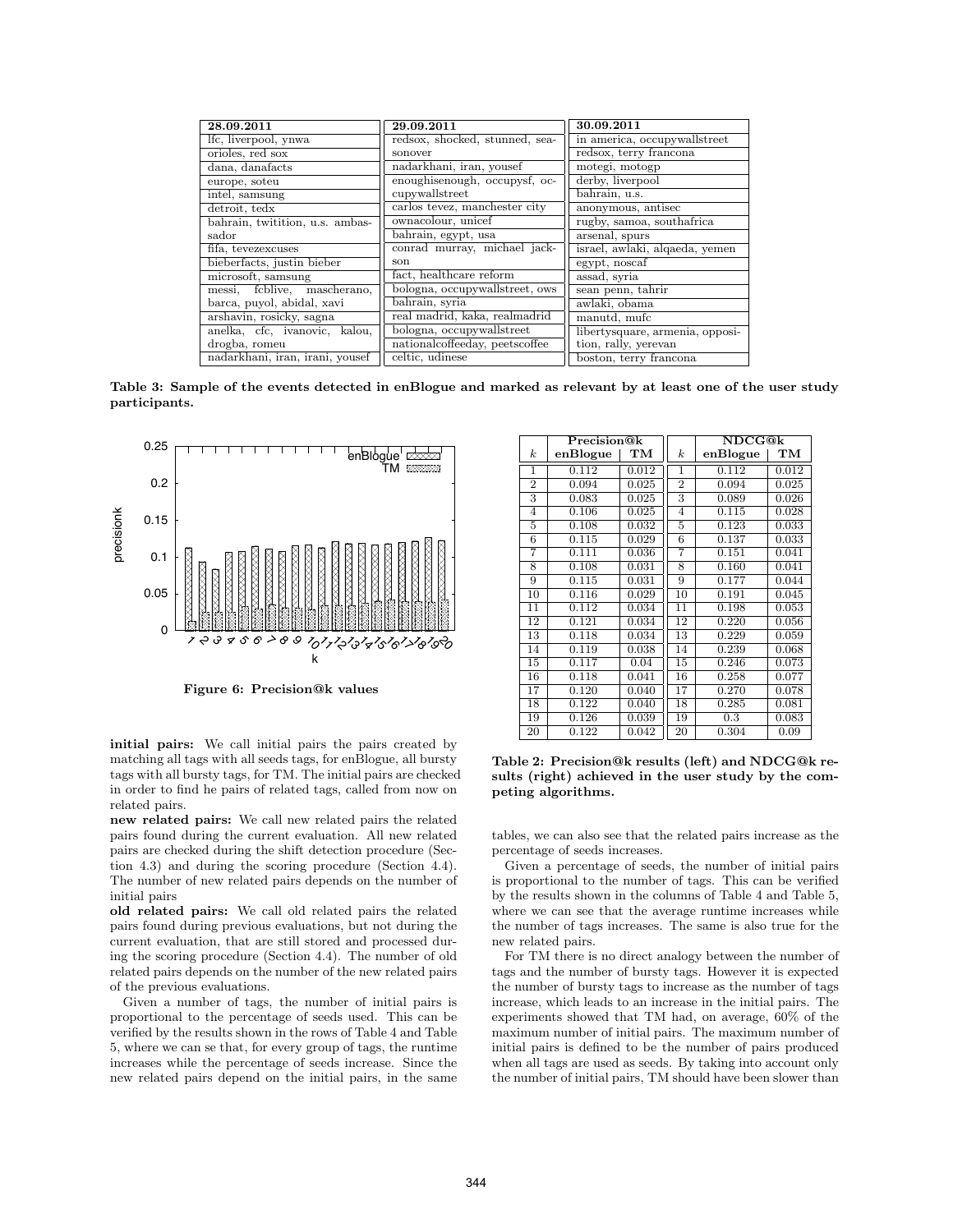|                  | Twitter |      |      | Blog |  |
|------------------|---------|------|------|------|--|
|                  | 2       |      | 2    |      |  |
| $enBlogue-10\%$  | 2.61    | 3.34 | 0.83 | 2.65 |  |
| $enBlogue-20%$   | 3.11    | 4.02 | 1.09 | 3.50 |  |
| $enBlogue-40\%$  | 3.54    | 4.68 | 1.66 | 4.94 |  |
| $enBlogue-70%$   | 4.67    | 6.02 | 1.85 | 6.22 |  |
| $enBlogue-100\%$ | 6.05    | 6.57 | 2.17 | 6.67 |  |
| TМ               | 2.44    | 3.99 | 0.54 | 0.96 |  |

Table 6: Average Runtime in seconds per past values used for the prediction for Twitter and Blog datasets

enBlogue-10% and enBlogue-20% in any case. However, this is not true because, as can be verified form Table 4 and Table 5, there are groups of tags where TM has to process less new related pairs than enBlogue-20%. Moreover, in the TM algorithm the notion of old related pairs does not exist, since only the new related pairs are taken under consideration during the scoring procedure. So, there are cases where TM has been found to be faster even from enBlogue-10%.

Since an increase in the number of documents causes an increase in the number of tags, the results for different number of documents are similar to those for different number of tags. However, an increase in the number of documents affects the runtime in one more way. It causes an increase in the size of document-sets associated with each tag. This results in greater runtimes when comparisons between sets are performed. Such comparisons are needed to check the initial pairs and when we compute the correlations for the new related pairs.

In Table 6 we can see how the number  $\rho$  of past values stored affects the average runtime for the five versions of enBlogue and TM for the twitter (left) and the blog (right) datasets. An increase in  $\rho$  causes an increase in the number of the old related pairs, which affects the runtime of enBlogue versions. It also causes an increase in the number of tags that are found to be bursty, which affects the runtime of TM. Since the characteristics of the two datasets are very different we can see that the average runtimes are affected in different ways on the two datasets. In the Twitter dataset an increase in  $\rho$  affects more the number of tags found bursty and less the number of old related pairs. This causes a rapid increase in runtime for TM and smaller increases in the runtimes of the enBlogue versions. In the Blog dataset an increase in  $\varrho$  affects more the number of old related pairs and less the number of tags found to be bursty. This causes a rapid increase in the runtime of the five enBlogue versions and a smaller increase in the runtime of TM.

## 7.3 Runtime and Relative Accuracy

In Table 7 we can see how the average runtime and the average relative accuracy are affected by the percentage of seeds. From this table it is obvious that a decrease in the percentage of seeds does not cause the same percentage of decrease in the average runtime. This is because the percentage of seeds affects by the same percentage the number of initial pairs but not the number of new and old related pairs.

In Table 7 we can also see that a small decrease in the percentage of seeds causes a big decrease in the relative accuracy. This is due to the fact that by using a smaller percentage of seed-tags there are some related pairs that cannot

|                  |                    | Twitter  |         | Blog     |  |  |
|------------------|--------------------|----------|---------|----------|--|--|
|                  | $\mathrm{Runtime}$ | Accuracy | Runtime | Accuracy |  |  |
| $enBlogue-10\%$  | 3.34               | 0.14     | 2.65    | 0.13     |  |  |
| $enBlogue-20%$   | 4.02               | 0.23     | 3.50    | 0.18     |  |  |
| $enBlogue-40\%$  | 4.68               | 0.37     | 4.94    | 0.29     |  |  |
| $enBlogue-70%$   | 6.02               | 0.60     | 6.22    | 0.53     |  |  |
| $enBlogue-100\%$ | 6.57               | 1.00     | 6.67    | 1.00     |  |  |

Table 7: Average Runtime in seconds and Relative Average Accuracy for Twitter and Blog datasets

be found in the results (the pairs that do not have at least one of the selected seed-tags). This lack in related pairs affects also the groups of tags, created during the diversification procedure, and is responsible for the reduced relative accuracy.

What is worth mentioning is that it is not clear whether the results with 100% seeds are more of user interest or not. Since we have chosen the seeds to be the most popular tags there is the possibility that the results using a lower percentage of seeds are more interesting than the results with the 100% seeds. However the percentage of seeds might be of importance since with a small number of seeds there is the danger of having low diversity in the results.

# 8. CONCLUSION

This paper addressed the problem of information overload that arises with the advent of Web 2.0 streams by introducing an approach, coined enBlogue, that automatically discovers emergent topics based on tagged postings. enBlogue incorporates techniques to analyze shifts in the correlations of tags, as an indicator of the onset of a newly emerging topic. We evaluated enBlogue by performing a user study based on live Twitter data, where users were asked to select those reported events they considered to be noteworthy. This showed that enBlogue achieves, on average, a 3 times higher result quality compared to the state-of-the-art approach, at the cost of a slightly increased runtime, which is well below 15 seconds for a real-world workload of 10% of all Twitter data on an hourly basis. Thus, we believe that enBlogue is well positioned to handle highly demanding real world workloads, such as Twitter, which receives more than 100 million tweets per day. In addition to the development of the concepts and algorithms necessary to discover emergent topics, we have built a system that incorporates them and is available on the web at http://blogue.mmci.uni-saarland.de showing results based on live Twitter data.

## 9. REFERENCES

- [1] J. Allan, R. Papka, and V. Lavrenko. On-line new event detection and tracking. In *SIGIR*, pages 37–45, 1998.
- [2] F. Alvanaki, S. Michel, K. Ramamritham, and G. Weikum. Enblogue - emergent topic detection in web 2.0 streams. In *SIGMOD Conference*, 2011. http: //qid3.mmci.uni-saarland.de/sigmod2011.pdf .
- [3] APE Ajax Push Engine. http://www.ape-project.org/.
- [4] R. Balasubramanyan, F. Lin, W. W. Cohen, M. Hurst, and N. A. Smith. From episodes to sagas: Understanding the news by identifying temporally related story sequences. In *ICWSM*, 2009.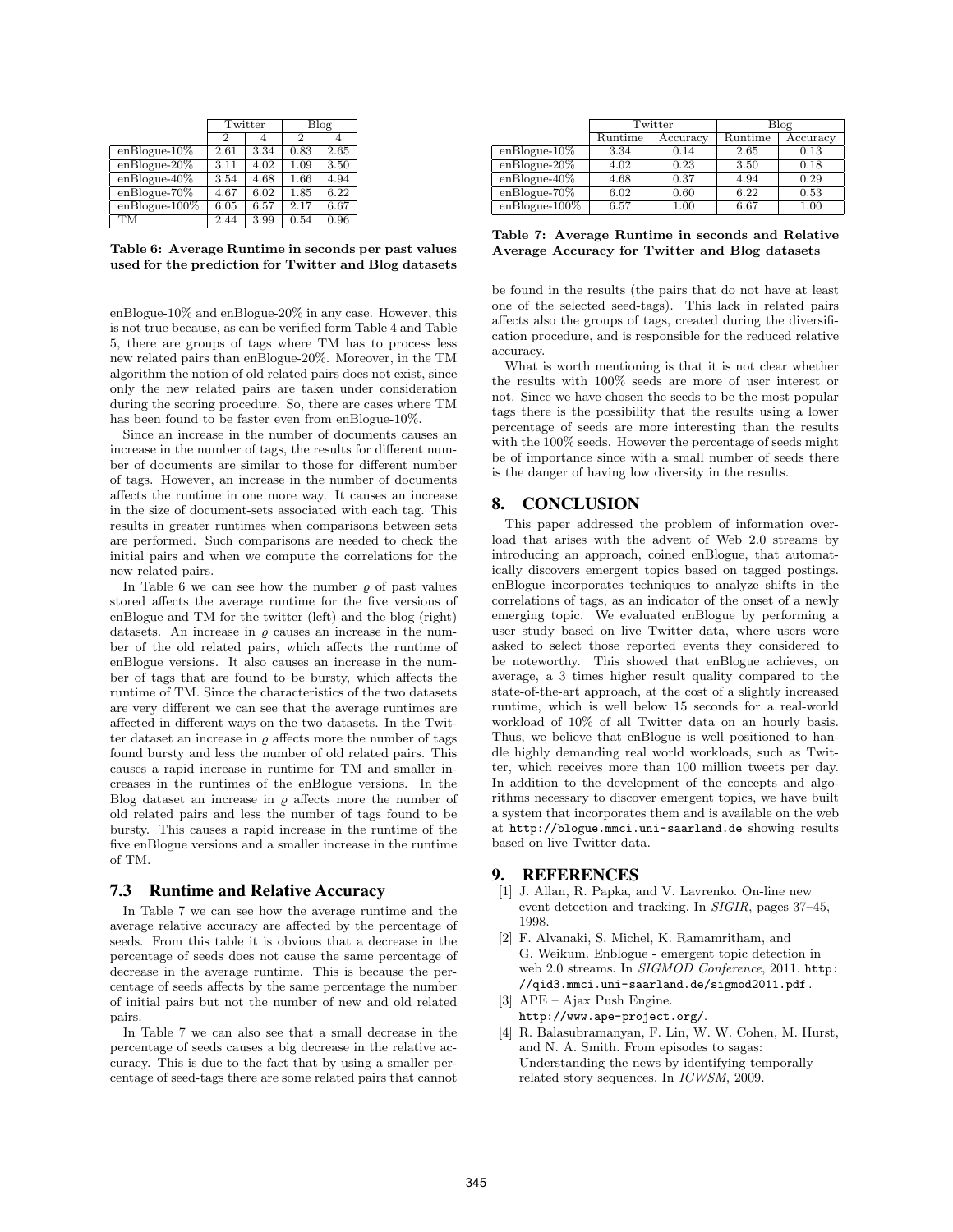|           |             |       | enBlogue - seeds percentage |       |       |       |       |       |       |       |       |           |       |
|-----------|-------------|-------|-----------------------------|-------|-------|-------|-------|-------|-------|-------|-------|-----------|-------|
|           |             |       | 10                          | 20    |       | 40    |       | 70    |       | 100   |       | <b>TM</b> |       |
|           |             | Time  | Pairs                       | Time  | Pairs | Time  | Pairs | Time  | Pairs | Time  | Pairs | l'ime     | Pairs |
|           | 2000-2999   | 1.54  | 1307                        | L.93  | 2007  | 2.39  | 2873  | 3.02  | 3668  | 3.41  | 4223  | 2.63      | 2403  |
| Tags      | 3000-3999   | 2.56  | 1910                        | 3.63  | 2837  | 3.77  | 3970  | 4.95  | 5002  | 5.55  | 5710  | 3.40      | 2933  |
|           | 4000-4999   | 4.02  | 2566                        | 4.75  | 3710  | 5.69  | 5126  | 7.08  | 6408  | 7.87  | 7286  | 4.73      | 3453  |
|           | 5000-5999   | 6.53  | 3564                        | 6.83  | 4978  | 8.15  | 6640  | 11.14 | 8155  | 11.14 | 9222  | 5.76      | 4160  |
|           | 15000-29999 | .26   | 1099                        | 1.61  | 1740  | 2.04  | 2537  | 2.47  | 3308  | 2.87  | 3838  | 1.79      | 2223  |
| Documents | 30000-44999 | 1.80  | 1583                        | 2.25  | 2379  | 2.75  | 3352  | 3.73  | 4221  | 3.85  | 4824  | 2.85      | 2667  |
|           | 45000-59999 | 2.95  | 2135                        | 3.99  | 3148  | 4.36  | 4434  | 5.67  | 5601  | 6.36  | 6390  | 4.16      | 3135  |
|           | 60000-74999 | 4.76  | 2919                        | 5.51  | 4155  | 6.60  | 5616  | 8.48  | 6953  | 9.19  | 7894  | 5.00      | 3687  |
|           | 75000-89999 | 11.78 | 3862                        | 10.37 | 5310  | 11.78 | 7031  | 13.50 | 8574  | 14.81 | 9624  | 6.80      | 4084  |

|  |  | Table 4: Average Runtime in seconds and New Related Pairs for Twitter dataset |  |  |  |  |  |  |  |  |  |
|--|--|-------------------------------------------------------------------------------|--|--|--|--|--|--|--|--|--|
|--|--|-------------------------------------------------------------------------------|--|--|--|--|--|--|--|--|--|

|           |             | enBlogue - seeds percentage |              |                   |       |                   |       |      |       |           |       |      |       |
|-----------|-------------|-----------------------------|--------------|-------------------|-------|-------------------|-------|------|-------|-----------|-------|------|-------|
|           |             |                             | 10           |                   | 20    |                   | 40    |      | 70    |           | 100   |      | TM    |
|           |             | Time                        | $\rm{Pairs}$ | <b>Time</b>       | Pairs | Time              | Pairs | Time | Pairs | `ime      | Pairs | Time | Pairs |
|           | 0-999       | 1.72                        | 2171         | 2.36              | 3340  | 3.27              | 5076  | 4.03 | 6780  | $^{4.61}$ | 8052  | 0.54 | 5282  |
| Tags      | 1000-1999   | 2.70                        | 5627         | 3.52              | 8248  | 4.75              | 11737 | 6.37 | 15165 | 6.71      | 17656 | 0.92 | 9731  |
|           | 2000-2999   | 3.25                        | .1581        | 4.48              | 16673 | 8.01              | 23002 | 7.49 | 29121 | 8.47      | 33396 | .40  | 19761 |
|           | 3000-3999   | 4.32                        | 20941        | 5.12              | 29445 | 7.00              | 40169 | 8.51 | 49781 | 9.73      | 56511 | 3.03 | 27975 |
|           | 0-4999      | 2.33                        | 3447         | $2.\overline{84}$ | 5207  | 3.89              | 7614  | 5.54 | 10023 | 5.53      | 11836 | 0.70 | 6705  |
| Documents | 5000-9999   | 2.90                        | 8066         | 4.07              | 1668  | 5.88              | 16318 | 6.78 | 20838 | 7.66      | 24034 | .14  | 13592 |
|           | 10000-14999 | 3.54                        | 19193        | 4.57              | 27188 | 6.31              | 37509 | 7.55 | 46623 | 8.64      | 53246 | 2.47 | 25073 |
|           | 15000-19999 | 5.10                        | 22689        | 5.67              | 31701 | $7.\overline{69}$ | 42828 | 9.47 | 52938 | 10.82     | 59776 | 3.58 | 30877 |

| Table 5: Average Runtime in seconds and New Related Pairs for Blog dataset |  |  |  |  |  |  |  |  |  |  |  |  |
|----------------------------------------------------------------------------|--|--|--|--|--|--|--|--|--|--|--|--|
|----------------------------------------------------------------------------|--|--|--|--|--|--|--|--|--|--|--|--|

- [5] N. Bansal and N. Koudas. Blogscope: A system for online analysis of high volume text streams. In *VLDB*, pages 1410–1413, 2007.
- [6] H. Becker, M. Naaman, and L. Gravano. Event identification in social media. In *WebDB*, 2009.
- [7] H. Becker, M. Naaman, and L. Gravano. Learning similarity metrics for event identification in social media. In *WSDM*, pages 291–300, 2010.
- [8] G. E. P. Box, W. G. Hunte, and J. S. Hunter. *Statistics for experimenters: an introduction to design, data analysis, and model building*. John Wiley & Sons, 1978.
- [9] C. Budak, D. Agrawal, and A. E. Abbadi. Structural trend analysis for online social networks. *PVLDB*, 4(10):646–656, 2011.
- [10] K. Burton, A. Java, and I. Soboroff. The ICWSM 2009 Spinn3r dataset. In *ICWSM*, 2009.
- [11] M. Cataldi, L. Di Caro, and C. Schifanella. Emerging topic detection on twitter based on temporal and social terms evaluation. In *Proceedings of the Tenth International Workshop on Multimedia Data Mining*, MDMKDD '10, pages 4:1–4:10, New York, NY, USA, 2010. ACM.
- [12] G. Cormode and M. Hadjieleftheriou. Finding the frequent items in streams of data. *Commun. ACM*, 52(10):97–105, 2009.
- [13] M. Dubinko, R. Kumar, J. Magnani, J. Novak, P. Raghavan, and A. Tomkins. Visualizing tags over time. *TWEB*, 1(2), 2007.
- [14] M. N. Garofalakis. Distributed data streams. In *Encyclopedia of Database Systems*, pages 883–890. 2009.
- [15] M. N. Grinev, M. P. Grineva, A. Boldakov, L. Novak, A. Syssoev, and D. Lizorkin. Sifting micro-blogging stream for events of user interest. In *SIGIR*, page 837,

2009.

- [16] J. Han and B. Ding. Stream mining. In *Encyclopedia of Database Systems*, pages 2831–2834. 2009.
- [17] K. Järvelin and J. Kekäläinen. Cumulated gain-based evaluation of ir techniques. *ACM Trans. Inf. Syst.*, 20(4):422–446, 2002.
- [18] N. Kawamae. Trend analysis model: trend consists of temporal words, topics, and timestamps. In *WSDM*, pages 317–326, 2011.
- [19] S. Khy, Y. Ishikawa, and H. Kitagawa. Novelty-based incremental document clustering for on-line documents. In *ICDE Workshops*, page 40, 2006.
- [20] G. Kumaran and J. Allan. Text classification and named entities for new event detection. In *SIGIR*, pages 297–304, 2004.
- [21] S. Lallich, O. Teytaud, and E. Prudhomme. Association rule interestingness: Measure and statistical validation. In *Quality Measures in Data Mining*, pages 251–275. 2007.
- [22] J. Leskovec, L. Backstrom, and J. M. Kleinberg. Meme-tracking and the dynamics of the news cycle. In *KDD*, pages 497–506, 2009.
- [23] Z. Li, B. Wang, M. Li, and W.-Y. Ma. A probabilistic model for retrospective news event detection. In *SIGIR*, pages 106–113, 2005.
- [24] J. Ma and S. Perkins. Online novelty detection on temporal sequences. In *KDD*, pages 613–618, 2003.
- [25] C. D. Manning, P. Raghavan, and H. Sch $\tilde{A}$ ijtze. *Introduction to Information Retrieval*. Cambridge University Press, 2008.
- [26] M. Mathioudakis and N. Koudas. Twittermonitor: trend detection over the twitter stream. In *SIGMOD Conference*, pages 1155–1158, 2010.
- [27] A. D. Sarma, A. Jain, and C. Yu. Dynamic relationship and event discovery. In *WSDM*, pages